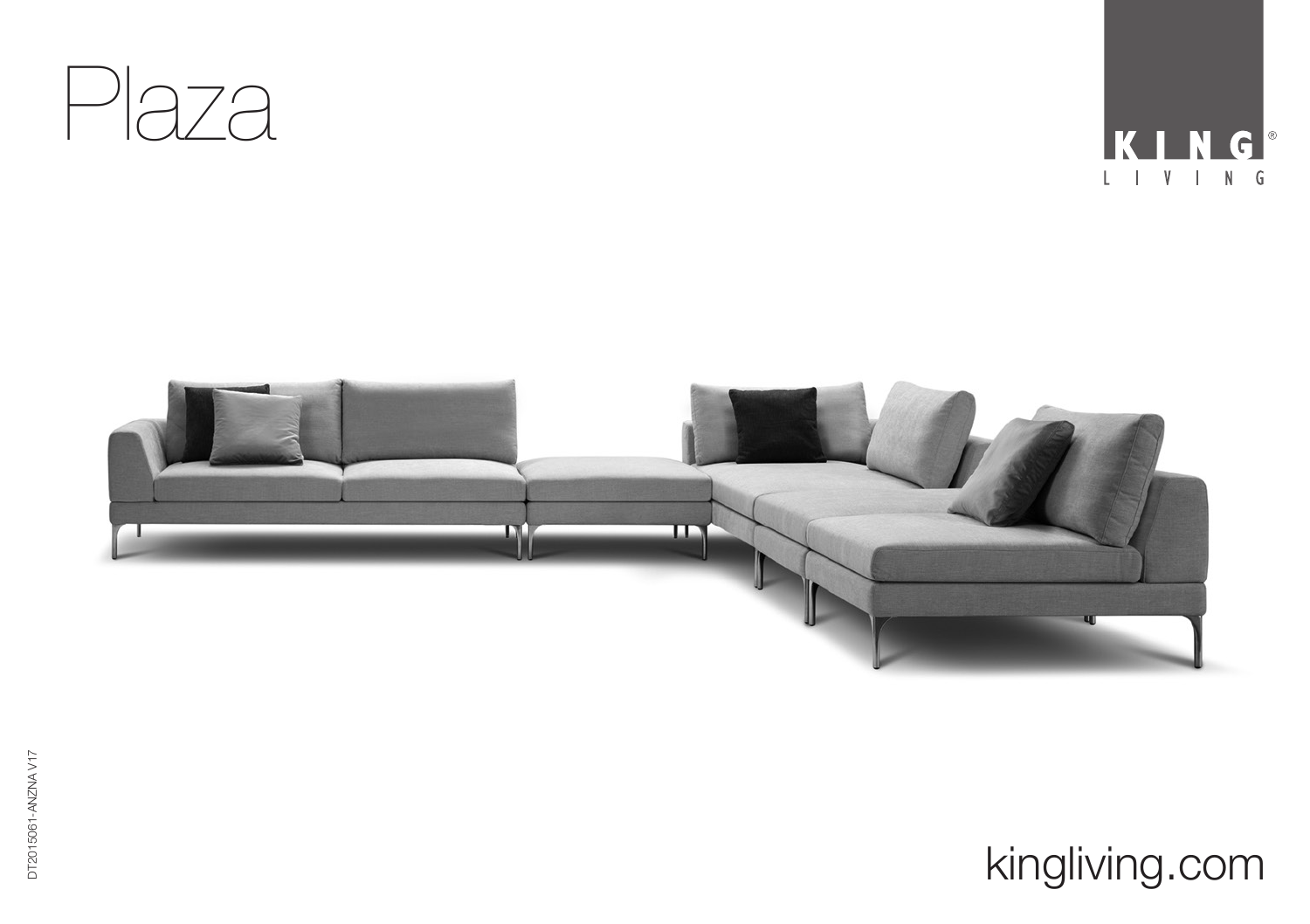# Plaza Components

Platforms D960 (37.75") H120 (4.75")

P720-D960

720 (28.5")





P1440-D960



P1680-D960



P1920-D960







2160 (85")





2640 (104")

Platforms D1200 (47.25") H120 (4.75")

P960-D1200



960 (37.75")







C840-D720

720 (28.5")

840 (33")

Seat Cushions D720 (28.5") H150 (6")

C720-D720

960 (37.75")

C1440-D720

1440 (56.75")

C1680-D720



1680 (66")



Seat Cushions D960 (37.75") H150 (6")

C960-D960



960 (37.75)

C1680-D960



1680 (66")

Seat Cushions D1200 (47.25") H150 (6")

C960-D1200



960 (37.75")

Effective July 2020. \*Use Magic Joiner M115. As King Living has a policy of continuous improvement, changes to products and specifications may be made without prior notice. Images and drawings are representative of design Accessories not included.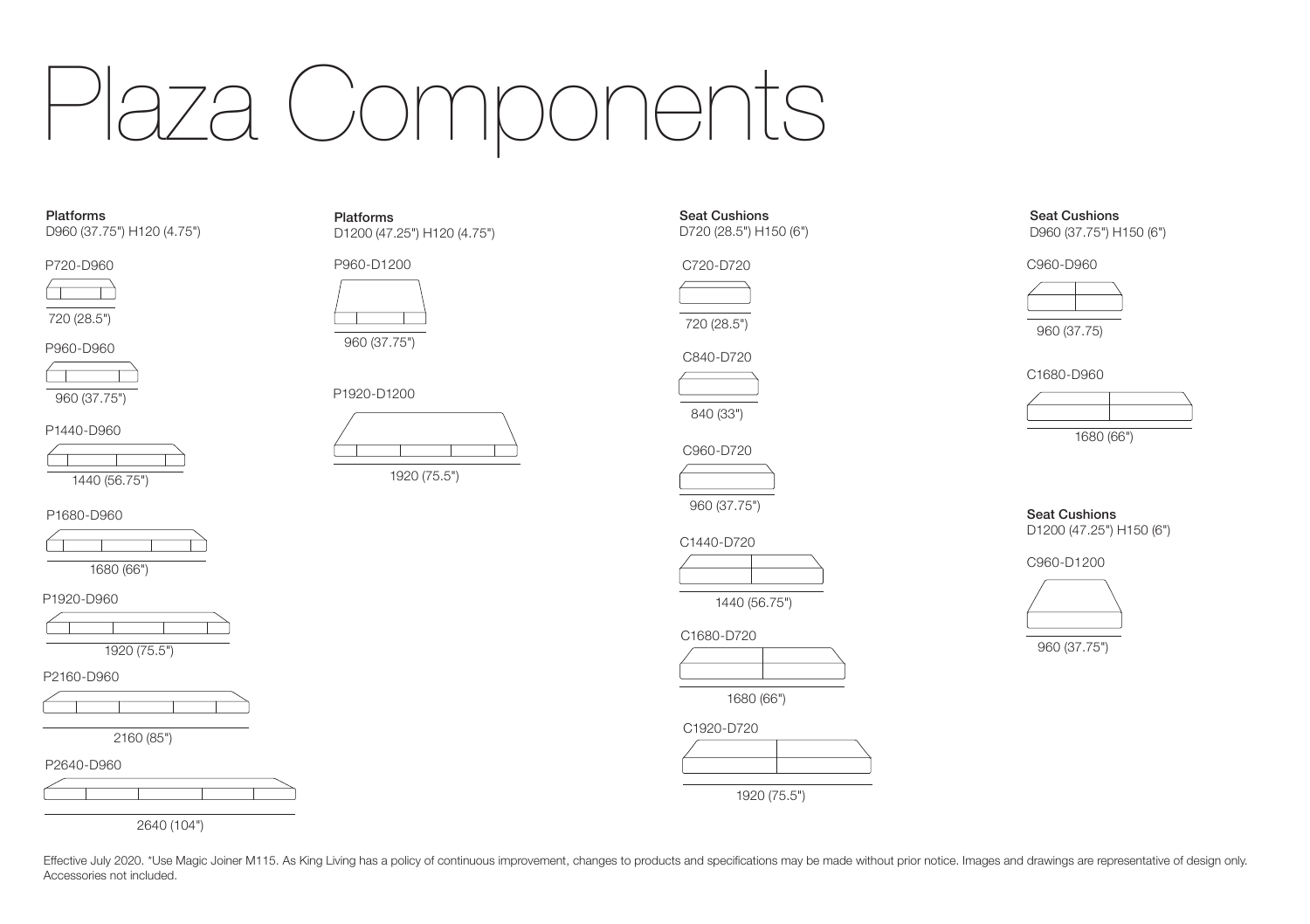# Plaza Components

Arm/Back W<sub>240</sub> (9.5")





960 (37.75")



AB720 AB960 720 (28.5") 960 (37.75")

> 400 (15.75")

AB1200 AB1440



1200 (47.25")

#### 1200 (47.25")

AB CNR 1200

1200 (47.25")



# ABU 2640x960 2640 (104")

ABU 2160x960 2160 (85")



### AB CNR 1200x960 LH

1200 (47.25")



### 450 (17.75") B720 B840 720 (28.5") 840 (33") Back Cushion D120 (4.75")

### B960





Sofa Accessory Bolster Headrest



100 (4")

 $180$ <br> $(7")$  $(7")$   $||$   $|^{216}_{(8.5")}$ Leg

Effective July 2020. \*Use Magic Joiner M115. As King Living has a policy of continuous improvement, changes to products and specifications may be made without prior notice. Images and drawings are representative of design Accessories not included.

450  $(17.75")$ 

400  $(15.75")$ 

> 400 (15.75")